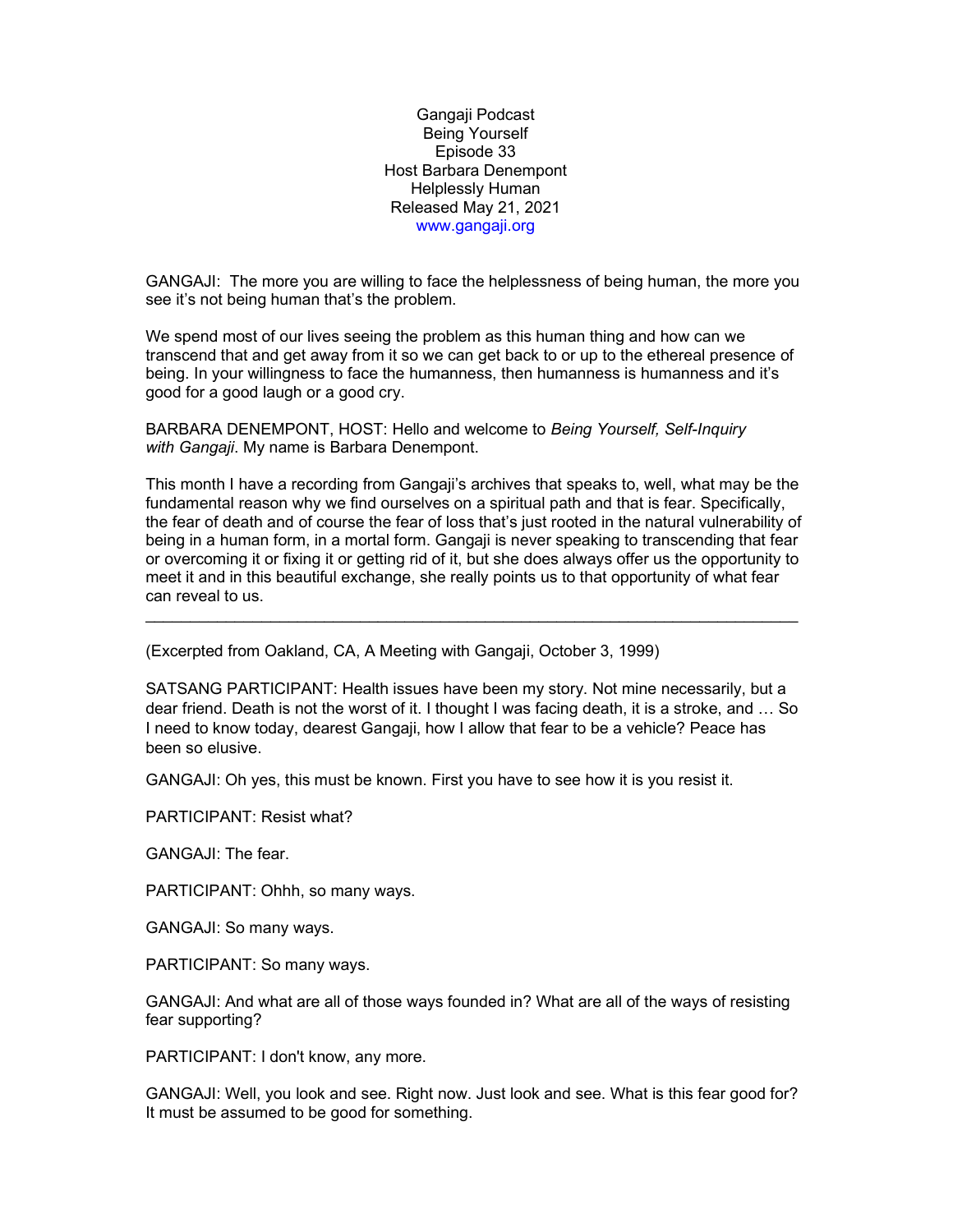PARTICIPANT: It is not, I know this.

GANGAJI: But don't accept that, because if you really knew that, you would not be here.

PARTICIPANT: Yes.

GANGAJI: So the fear is arising, and it is not being met, there is some distance between you and the fear, so you have to assume that there is a belief that it is good for something. So ask yourself, "What is this fear good for?"

PARTICIPANT: Oh, punishment, guilt, any number of …

GANGAJI: What else? What else? What is this fear good for? Or, let's ask it a different way, why is this fear necessary? Or, why do you need this fear? Or, why do you have to keep this fear? Why is it important to not let go of this fear? Why is it essential to resist this fear?

PARTICIPANT: Because I think that when I get into the fear it is the strongest it has ever been in my life. My heart pounds so hard, you talked about the breathing, my breathing becomes constricted, my throat …

GANGAJI: What is the worse that can happen that they …?

PARTICIPANT: Well, you talk about …

GANGAJI: Well, in your experience, because you must have dealt with people who have fainted, or keeled over, or blacked out.

PARTICIPANT: Yes, yes. That and …

GANGAJI: Then what happens?

PARTICIPANT: And then, you know … And then a stroke, being able to speak …

GANGAJI: So if you face this fear, you might have a stroke? Is that what you are saying?

PARTICIPANT: I don't know.

GANGAJI: Well, it slipped out.

PARTICIPANT: Yes.

GANGAJI: So, what is the worst thing about having a stroke?

PARTICIPANT: Just being dependent and …

GANGAJI: Yes, being helpless.

PARTICIPANT: Helpless.

GANGAJI: No control. So that is what you can experience right here, right now. Having no control.

PARTICIPANT: I feel better already.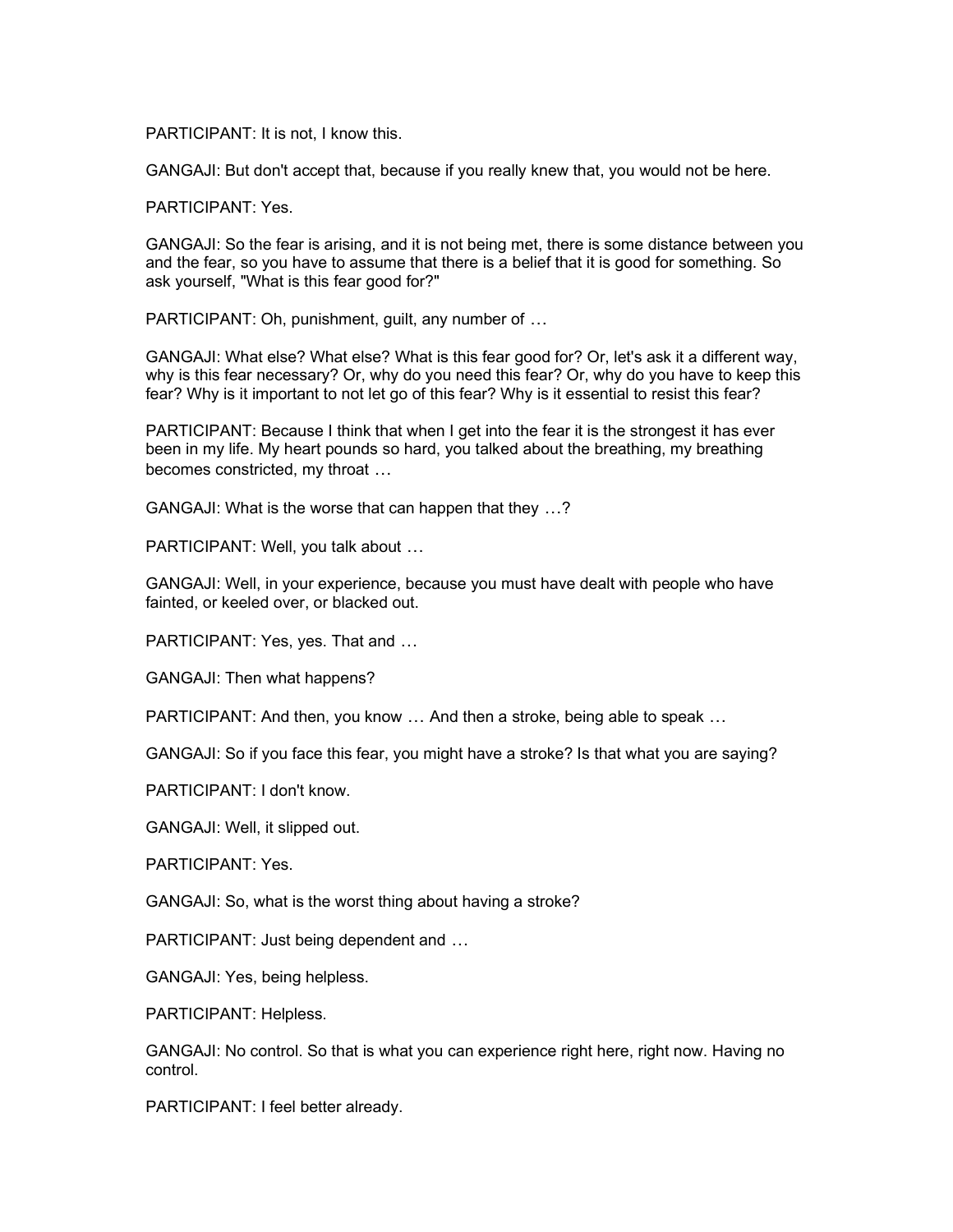GANGAJI: Yes, because you touched on actually experiencing it. And the game we were playing together, was simply to continue to bring your attention back to the investigation. Rather than the way we usually do it, which is, "Oh well, I cannot do that." Or, "Oh no, I am not going there." Yes, come here, let us see, what is it about, what is the story about, what does it mean? Why not just be really helpless right now, totally dependent? In this moment, why not, just for investigation, give up your idea of control? I mean, it is going to happen sometime. On your death bed, you know, it gets pretty out of control usually.

PARTICIPANT: Sometimes you think you can, you know, often so many times over the years when I've come to see you, I walk in and I, you know, I cry the whole time. It is a controlled kind of cry. You know?

GANGAJI: Well, let loose.

PARTICIPANT: Yeah. Today I thought if I start to cry, I will never come back.

GANGAJI: Yes, and that is what we fear. This is it, isn't it? "I will never come back." Don't come back. Don't come back. It is true, you don't come back. It is absolutely true. Your sensations may or may not come back, your life as it was known may or may not come back. But you do not come back when you really let go, because you never were. You are not here anyway, as you think you are. That is the illusion. And the fear is, "I am not here as I think I am." And that fear is based on truth. You are not here as you think you are. But the fear part of it, this is the suffering. You are not, already you are not. What you fear you are not, you already are not. You fear that you will not exist. I know this fear, everyone has had this fear, "I won't exist". And yet you are continually drawn to examine, "Well, what does exist? Who am I? Do I exist?" And this fear is the guardian at the gate, and the guardian says, "Don't come in here. You walk through here, you won't exist." But still, you keep coming back to the gate. You knock and then run.

But, you know, if you tell the truth, the gate is wide open. And really if you tell the truth, you are already on the other side of the gate. Everyone in this room has already has some pivotal experience of recognizing that who they think they are is not who they are. Everyone. You truly would not be in this room. Whether you remember it or not, is irrelevant. It resonates in your heart somehow. And it maybe was a terrifying experience, because the whole world said, "Oh my god, you cannot have that experience." Usually as a child it first appears. You recognize, "I am not what it looks like I am." But everybody says, "Yes you are, and don't you forget it. You hold on to that one."

So I am saying, let it go. Let it loose. And if you are helpless, well, we have some stretchers that we can put you on and we will carry you back to your office or your apartment and we will see that you get fed. It has not happened yet, close. But it has not happened yet. But that is the fear, "I will be a vegetable, I won't be able to walk, I be able to feed myself." And that fear keeps you walking and feeding yourself in suffering, in misery. So it is not worth it, better that you don't walk and you don't walk freely, than that you walk bound by this belief.

You are helpless. We're all helpless. You know, in an instant the whole thing can just be finished. And all of our plans, and visualizations, and holding the whole planet together, over. And this is terrifying until it is faced. And when it is faced, and it is met, and the helplessness is experienced, then it is liberating. It's, "Of course!" It is a childish belief that, "I can hold it all together". "I will hold it all together." It is a childish belief based on fear. Fear of parents, fear of God, fear of brothers and sisters.

PARTICIPANT: I was confronted with it all falling apart. And you are really watching it fall apart. That's that ugly old guru that comes and grabs you by the neck, and just….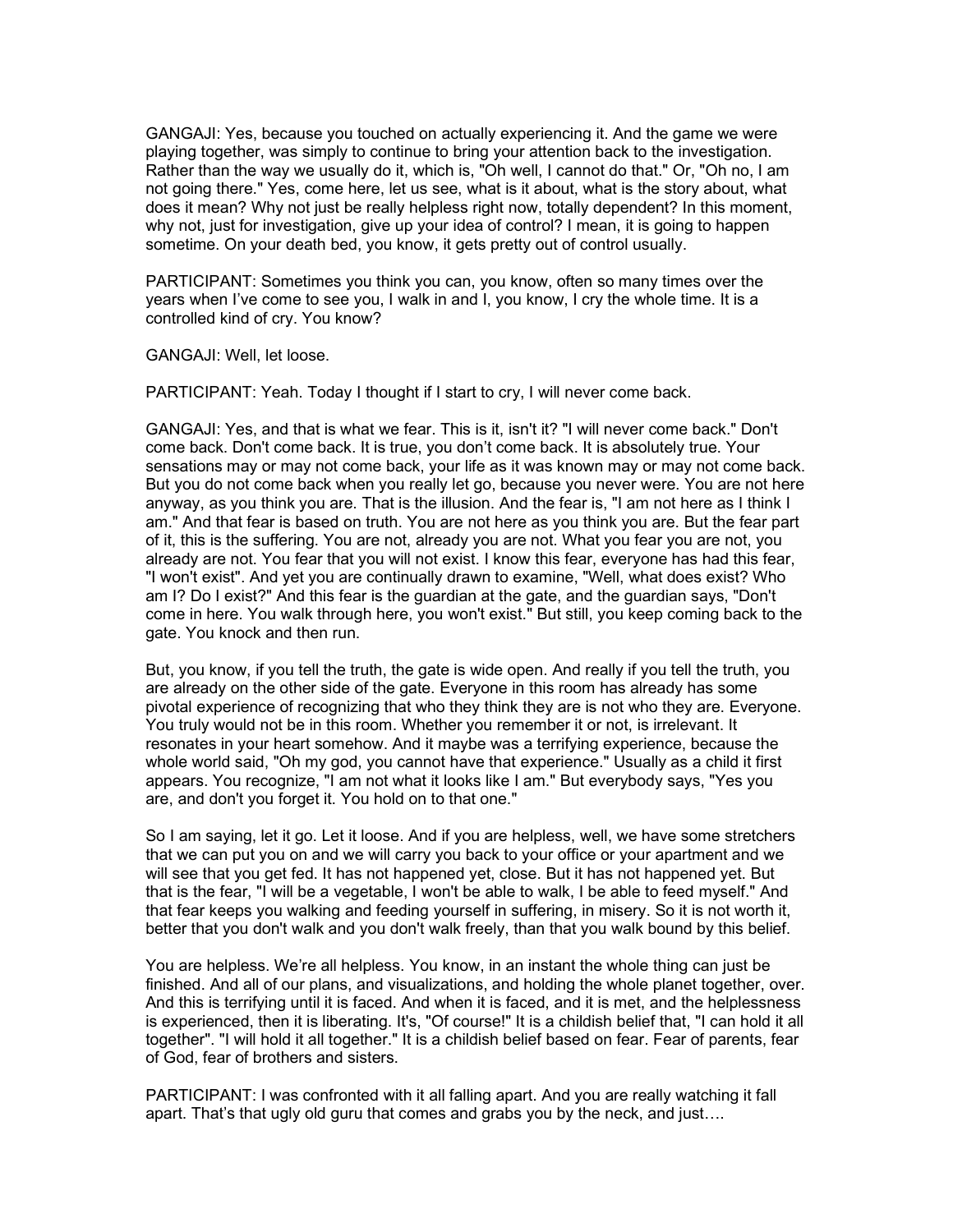GANGAJI: Not exactly. When you are thinking, "Oh my god, if I really confront it", then the guru is old and ugly. It is true. But when you actually meet it, the guru is eternal youth, and beautiful, and saying, "Come into your birth right. Come into the treasure that is who you are." Whether your body is stroked out, old, ugly, You who you are … Yes, you see. You know this, I see it.

PARTICIPANT: Yes. Yes. Of course.

GANGAJI: Because it is so close all of the time, "Of course, that. Yes, that."

PARTICIPANT: It is in the Presence, isn't it?

GANGAJI: It has always been in the Presence, and the Presence has always been HERE where you are ALWAYS. Regardless of the state of your body, or your neighbor's body, or your lover's body. Always. If you are just willing to tell the truth, you say, "Yes, of course. Of course." But we get very busy on this freeway. Very busy looking in our rear-view mirror, and side mirror, and navigating lane changes, and missing exits, and turning around.

PARTICIPANT: You got lost over here, didn't you?

GANGAJI: No, not this time. Not this time. I am a very good director, I kept directing my driver so she did not get lost. But I have experienced being lost.

PARTICIPANT: What do you do? I mean, do you lose it, too?

GANGAJI: You mean in what way? Do I have a personality? Yes. Yes. Most definitely. Most definitely.

PARTICIPANT: Thank you.

GANGAJI: I am very human, very human. The more you are willing to face the helplessness of being human, the more you see it is not being human that is the problem. We spend most of our lives seeing the problem as this, "Human thing, and how can we transcend that and get away from it so we can get back to, or up to the ethereal presence of being?"

In your willingness to face the humanness, then humanness is humanness. And it is good for a good laugh or a good cry. It is like the cardboard fort, cardboard palace. I am very human. My teacher asked me to come into this human existence and speak what I was experiencing when I was experiencing myself as not human, not anything. And I said, "I cannot do that and stay in the space." And he said, "Well, forget the space. Come back into the human body and speak this." It was like, "Oh." I was clinging to some idea of myself as beyond this. And then this space of samadhi, or space of transcendence was actually the bondage, the golden bondage.

I am a very ordinary being, as was my teacher, as was his teacher. We can look at the faces of Papaji, and Ramana, and be struck with transcendence. But the life, the day-to-day life, very ordinary. Not needing to be any different from that. This desire to not be human is a desire to escape the vehicle that reveals that which is closer than any species, or gender, or body. That all species, and genders, and bodies, everything gets its power, its life from who you are. I am happy to speak to you on our anniversary then.

PARTICIPANT: Thank you for your work.